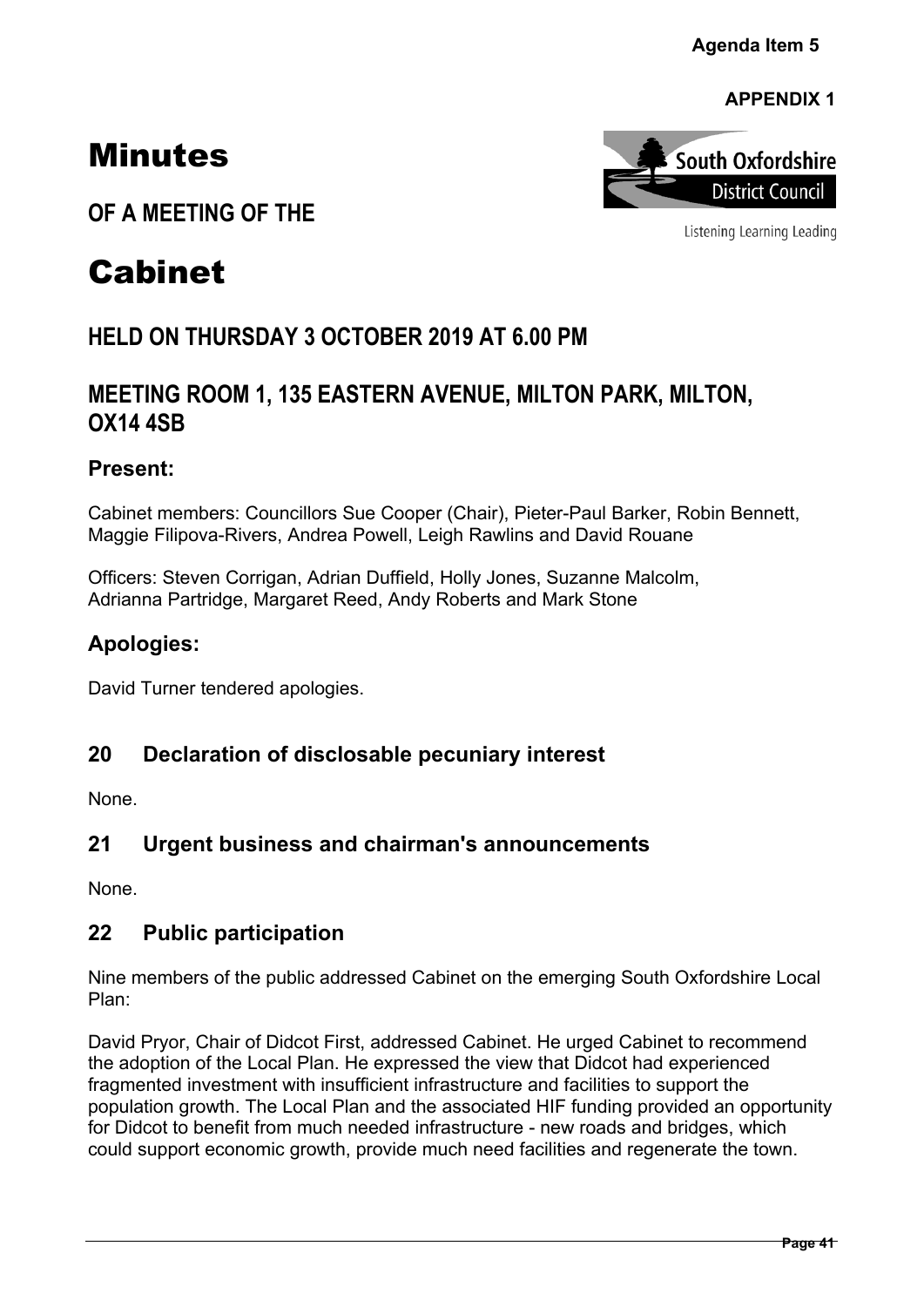Iain Duff addressed Cabinet on behalf of East Hagbourne Parish Council. He expressed concern that Cabinet may recommend the withdrawal of the Local Plan which could lead to further speculative planning applications. The parish council had successfully fought off a number of applications and as the Local Plan had progressed the number of speculative planning applications had decreased. He expressed concern that withdrawal of the Local Plan could also jeopardise the Housing Infrastructure Fund funding and the construction of an alternative road to Oxford. He urged Cabinet to recommend the adoption of the Local Plan.

Michael Tyce addressed Cabinet on behalf of CPRE Oxfordshire. He stated that the Local Plan provided for twice as many houses as even the Government thinks are required. A failure to deliver the five year supply would lead to predatory development. The proposed level of housebuilding in the plan would result in an unsustainable level of population growth, straining communities and services and have a detrimental impact on the countryside and settlements. He urged Cabinet to recommend the withdrawal of the plan. He expressed the view that the risk to Government funding was unlikely having regard to the funds to support house building in neighbouring authorities. He stated that a new plan for the district would provide an opportunity to provide the number and kind of homes required in the right places taking account of the climate emergency and allow an assessment of Oxford's unmet need. He urged Cabinet to recommend the withdrawal of the plan. Agenda Item 5<br>
He expressed<br>
hich could lead to<br>
fully fought off a<br>
of speculative<br>
wal of the Local<br>
e construction of<br>
on of the Local<br>
ed that the Local<br>
ed that the Local<br>
population<br>
to the plan.<br>
average in the plan

Patrick McGuirk addressed Cabinet on behalf of Haseley Brook Action Group. He expressed the view that there is a need for sustainable and affordable housing located near areas of employment. He welcomed the provision of sites near Oxford to provide much needed affordable housing for nurses, teachers and other public sector and key workers. He expressed concern regarding the proposed allocation at Chalgrove which would encourage a car based settlement. Any proroguing of the Local Plan would encourage speculative development to the detriment of local communities. He urged Cabinet to recommend the adoption of the Local Plan and lobby for the removal of the Chalgrove site at examination stage.

Kathy Rushton addressed Cabinet on behalf of Save Culham Green Belt. She stated that the proposals for Culham would lead to the loss of wildlife and open fields. She urged Cabinet to recommend the withdrawal of the plan. The provision of new large scale developments in the countryside was incompatible with the climate emergency. She questioned the need for the projected housing and population growth, which would lead to further traffic congestion in the area, and Oxford City's unmet housing need figure. She stated that the provision of housing on land adjacent to Culham Science Centre should not be linked to new road infrastructure, that whilst UKAEA backs the bypass and river crossing it has not expressed a need for housing on the adjacent land and that housing in Culham should not be linked to Didcot Garden Town when Abingdon is Culham's local town.

Ian Chapman addressed Cabinet on behalf of UKAEA. He urged Cabinet not to jeopardise the HIF which is required to deliver much need infrastructure in the district to support local businesses. The Culham Science Centre is a growing site and needs the infrastructure to continue to make it attractive – other locations existed. Whilst stating that additional sustainable housing is required in the district, he did not consider it was a matter for UKAEA to offer a view on its location.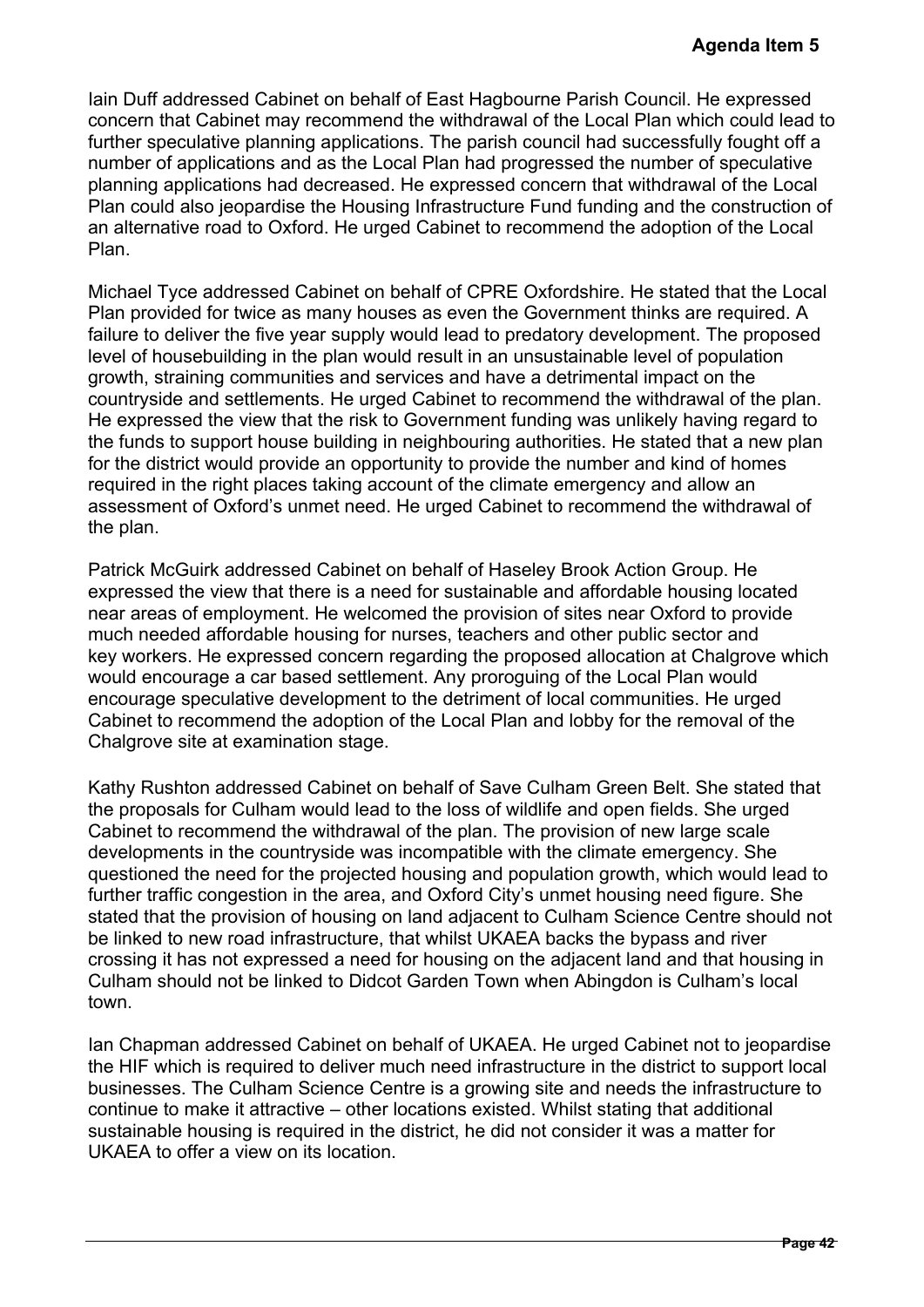Nigel Hewitson addressed Cabinet on behalf of Killinchy Aerospace Holdings Limited and its operating subsidiary Martin-Baker. He referred to the fact that Gowling WLG had addressed Cabinet previously on why Chalgrove Airfield is not available and as to the incompatibility of Baker-Martin's operations alongside a housing development. He stated that deliverability is a key to the soundness of the Plan and the Inspectors will be looking for evidence as to how the homes proposed at Chalgrove will be delivered on the site within the plan period, taking into account, among other matters, the existence of Martin-Baker's active use. He questioned Homes England's suggestion that it could accommodate Martin-Baker's operations alongside a housing development. It was not the case that the nature of testing and manufacture at the site will change during the plan period. Any relocation of the existing operation was not possible due to uncertainty over CAA licensing, safety and security risks and the risk of noise nuisance claims. He stated that Chalgrove is not deliverable and therefore the housing allocation should be removed from the draft plan by main modification. **Agenda Item 5**<br>
ngs Limited and<br>
WLG had<br>
ment. He stated<br>
s will be looking<br>
d on the site<br>
ence of Martin-<br>
and the site<br>
ence of Martin-<br>
and the site<br>
ing the plan<br>
ncertainty over<br>
ims. He stated<br>
uld be removed<br>
ref

Richard Harding addressed Cabinet on behalf of Extinction Rebellion. He referred to a number of extreme weather events that had occurred during 2019 around the world and in the UK which all pointed towards a climate emergency. He stated that the proposed Local Plan did not address the climate emergency and provides a vision for a commuter and car based society with housing developments dotted around the district supported by further road networks. He stated that there was no analysis of the impact of new developments on emissions, no plan to reduce current emissions and no targets for emission reduction and renewable energy. He stated that the plan contravened Government policy and the Climate Change Act of 2008, the international Paris Agreement and the council's own declaration of a Climate Emergency. He urged Cabinet to recommend the withdrawal of the draft local plan and then formulate a plan with environmentally sustainable growth targets and plans to protect the environment and develop a wide ranging plan for carbon emission reduction across the District.

Paul Boone, Chair of Chalgrove Airfield Action Group, addressed Cabinet opposing the inclusion of Chalgrove Airfield in the Local Plan as a housing site. The site was unsustainable and should be removed from the plan. The proposed housing numbers would increase traffic, there was insufficient public transport or cycleways and only one road serving the site. He also questioned whether the site was deliverable which could jeopardise the plan.

#### **23 Local Plan 2034: options to progress**

Cabinet considered the report of the head of planning on the progress made in responding to the Council resolution of 18 July 2019 regarding the Housing and Infrastructure Fund and, having assessed the risks, the options to progress the Local Plan 2034.

Councillor Leigh Rawlins, Cabinet member for planning, thanked the public speakers for their addresses. He thanked councillors and officers for the work they had done.

He explained that the purpose of the Cabinet report is to update councillors on the progress made in responding to the Council resolution of 18 July 2019; and to consider, having assessed the benefits and risks, which option to progress the Local Plan.

The report set out three options for progression of the Local Plan for the district. Option A is the officers recommended option, which is to continue with the Local Plan examination. Option B is to withdraw the Local Plan from examination and re-consult on a revised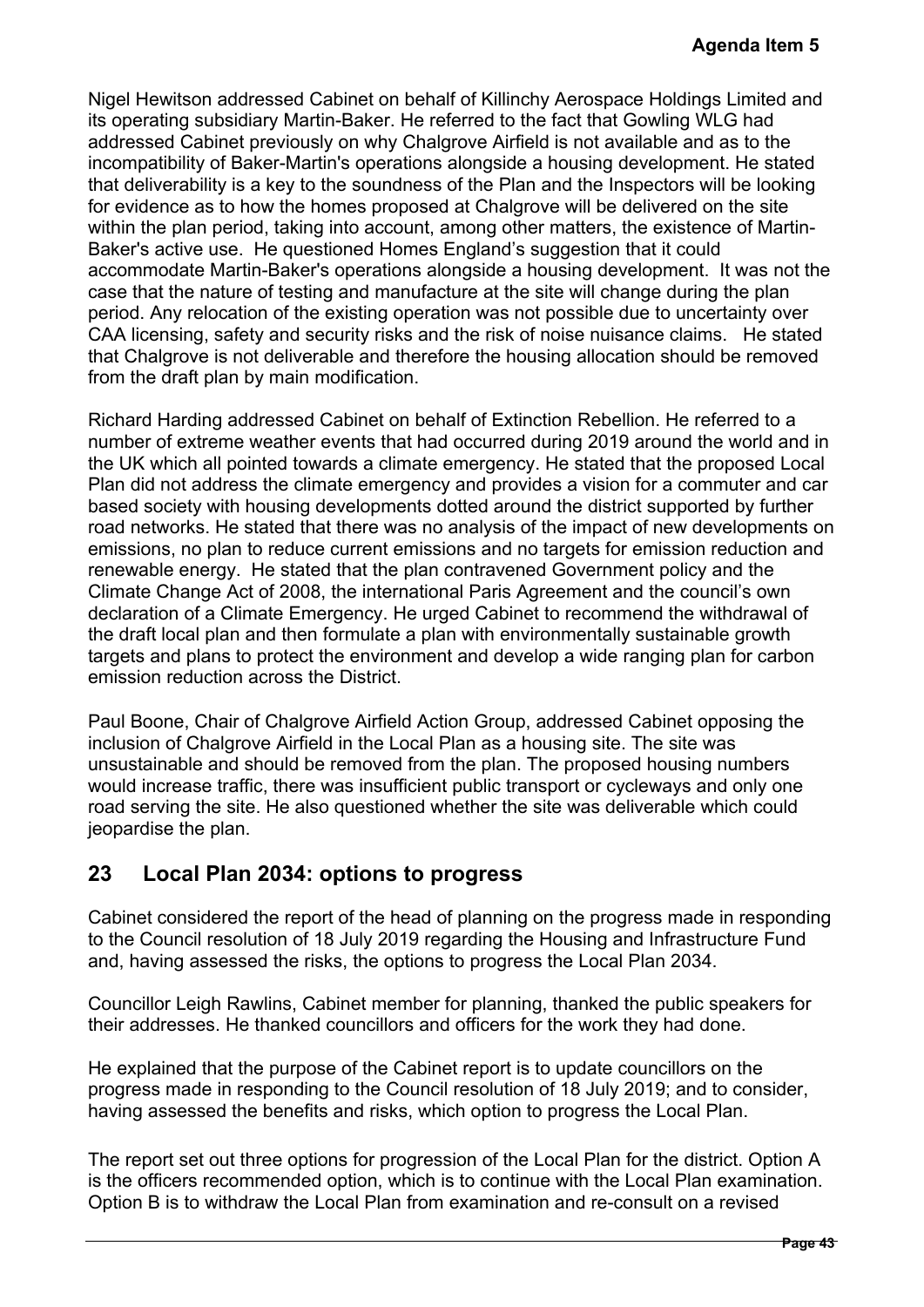Regulation 19 in due course. Option C is to withdraw the Local Plan from examination and to re-start the Local Plan. The advantages and risks of those options are set out in the report for each option.

Having considered the officer's report, he moved the following motion seconded by Councillor Andrea Powell.

"That Cabinet recommends Council to:

- 1. withdraw the emerging South Oxfordshire Local Plan 2034, for the following reasons:
- the uplift above the standard method from 627 homes to 775 homes a year is excessive, and the existence of the Growth Deal should not be used as a justification for this uplift
- the overall supply of homes in the Local Plan period is considered excessive as it is over 5,000 homes greater than the need identified for South Oxfordshire, even allowing provision for Oxford City's unmet housing need.
- the Local Plan does not give sufficient weight to responding to the climate emergency that we face as recognised by the decision of Council of 11 April 2019
- concerns about site selection issues including:
	- o that the scale of Green Belt release is not justified
	- $\circ$  flawed site selection having regard to the sustainability and deliverability of strategic allocations
- concerns about the impact of the housing mix delivery and density policy
- 2. withdraw from the Oxfordshire Statements of Common Ground linked to the emerging South Oxfordshire Local Plan 2034
- 3. agree to commence work as soon as practicable on a new ambitious Local Plan, to seek to address the above concerns
- 4. request a report on the merits of a joint Local Plan with neighbouring authorities
- 5. request the Ministry of Housing, Communities and Local Government to provide financial support to support a new ambitious Local Plan
- 6. explore other opportunities for funding
- 7. bring forward revenue expenditure on a new Local Plan currently estimated at £2 million into the next Medium-Term Financial Plan period, representing the most costeffective option
- 8. ask officers to prepare a new Local Development Scheme and work programme and bring this to Cabinet for approval."

In moving the motion, Councillor Rawlins stated that he had been on a journey in respect of the Local Plan. Whilst he knew many of the perceived shortfalls prior to his election as a councillor in May 2019 he knew more now. He and other Cabinet members had considered the benefits and importance of infrastructure funding. He noted that the inspectors had advised that there is very limited scope to make changes via the examination process. In respect of option B – there are a number of drawbacks, despite it seeming to offer a faster resolution. Those drawbacks were made greater by threats and pressures made with the objective of forcing option A. Given the challenges that the council faces with finance he stated that option C offered the most cost effective option over time and, as officers advise, carries less risk than option B. **Agenda Item 5**<br>examination and<br>set out in the<br>onded by<br>following<br>ss a year is<br>d as a<br>excessive as it is<br>ds as a<br>excessive as it is<br>dshire, even<br>climate<br>deliverability of<br>policy<br>ed to the<br>s Local Plan, to<br>g authorities<br>to